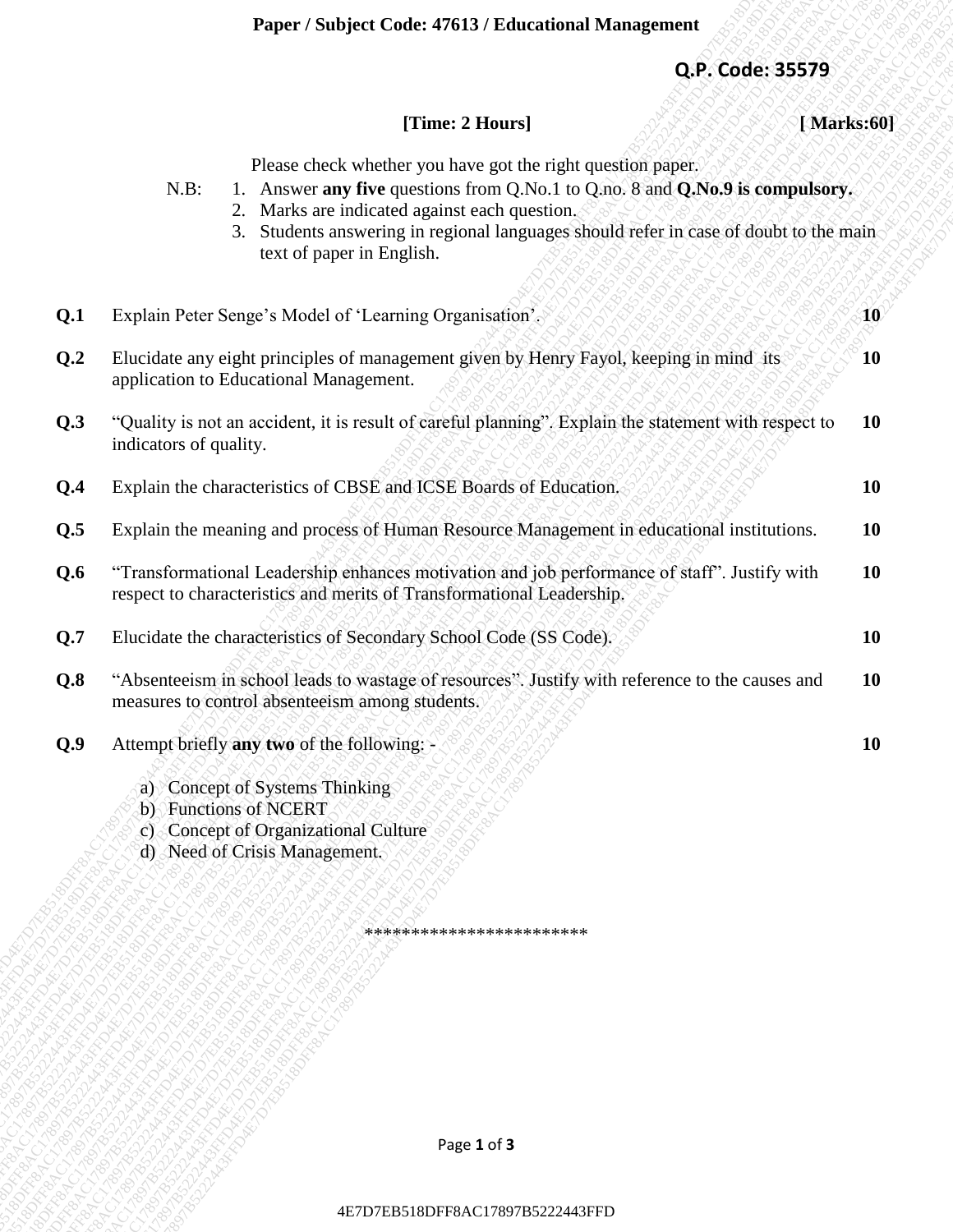## **Paper / Subject Code: 47613 / Educational Management**

|                   | Paper / Subject Code: 47613 / Educational Management                                                                                                                          |             |
|-------------------|-------------------------------------------------------------------------------------------------------------------------------------------------------------------------------|-------------|
|                   | Q.P. Code: 35579                                                                                                                                                              |             |
|                   | वेळ : २ तास]<br>$\lfloor \overline{\mathbf{u}}\mathbf{u}:\mathbf{g}\circ \rfloor$                                                                                             |             |
|                   | Please check whether you have got the right question paper.                                                                                                                   |             |
| $\overline{y}$ .  | पिटर सेंग चे 'संघटन अध्ययन' प्रतिमान स्पष्ट करा.                                                                                                                              | १०          |
|                   | प.२    हेन्री फायाँल ह्यांची व्यवस्थापनाची कोणतीही आठ तत्वे, त्यांचे शैक्षणिक व्यवस्थापनातील उपयोजन लक्षात घेऊन १०<br>स्पष्ट करा.                                             |             |
| 5.7               | ''गुणवत्ता हा अपघात नव्हे, काळजीपूर्वक केलेल्या नियोजनाचा निकाल आहे''. हे विधान गुणवत्ता दर्शकांच्या<br>संदर्भात स्पष्ट करा.                                                  | १०          |
| $X, \overline{X}$ | सी.बी.एस.ई आणि आय.सी.एस.ई शिक्षण मंडळांची वैशिष्ट्ये स्पष्ट करा.                                                                                                              | १०          |
| $\Pi.4$           | शैक्षणिक संस्थातील मानवी संसाधन व्यवस्थापनाचा अर्थ आणि प्रक्रिया स्पष्ट करा.                                                                                                  | १०          |
| $\vec{p}$ . R     | ''परिवर्तनीय नेतृत्व प्रेरणा आणि कार्य –कामगिरी ह्यात वृद्धि करते''. परिवर्तनीय नेतृत्वाचे गुणधर्म आणि फायदे ह्या<br>संदर्भात समर्थन करा.                                     | १०          |
|                   | प्र.७ माध्यमिक शालेय संहितेचे (एस्.एस्.कोड) चे गुणधर्म विषद करा                                                                                                               | १०          |
| J.R               | ''शाळेतील अनुपस्थिती मुळे साधनांचा अपव्यय होतो'' विद्यार्थ्यांचा अनुपस्थितीची कारणे व त्यावरील उपाय<br>योजनांच्या संदर्भात वरील वाक्याचे समर्थन करा.                          | $8^{\circ}$ |
| $\overline{A}$ .  | खालीलपैकी <b>कोणत्याही दोनावर</b> थोडक्यात लिहा:<br>अ) प्रणाली चिंतनाची संकल्पना<br>ब) एन.सी.ई.आर.टी ची कार्ये<br>क) संघटन संस्कृतीची संकल्पना<br>ड) समस्या व्यवस्थापनाची गरज | १०          |
|                   | *********************                                                                                                                                                         |             |
|                   |                                                                                                                                                                               |             |
|                   | Page 2 of 3                                                                                                                                                                   |             |
|                   |                                                                                                                                                                               |             |